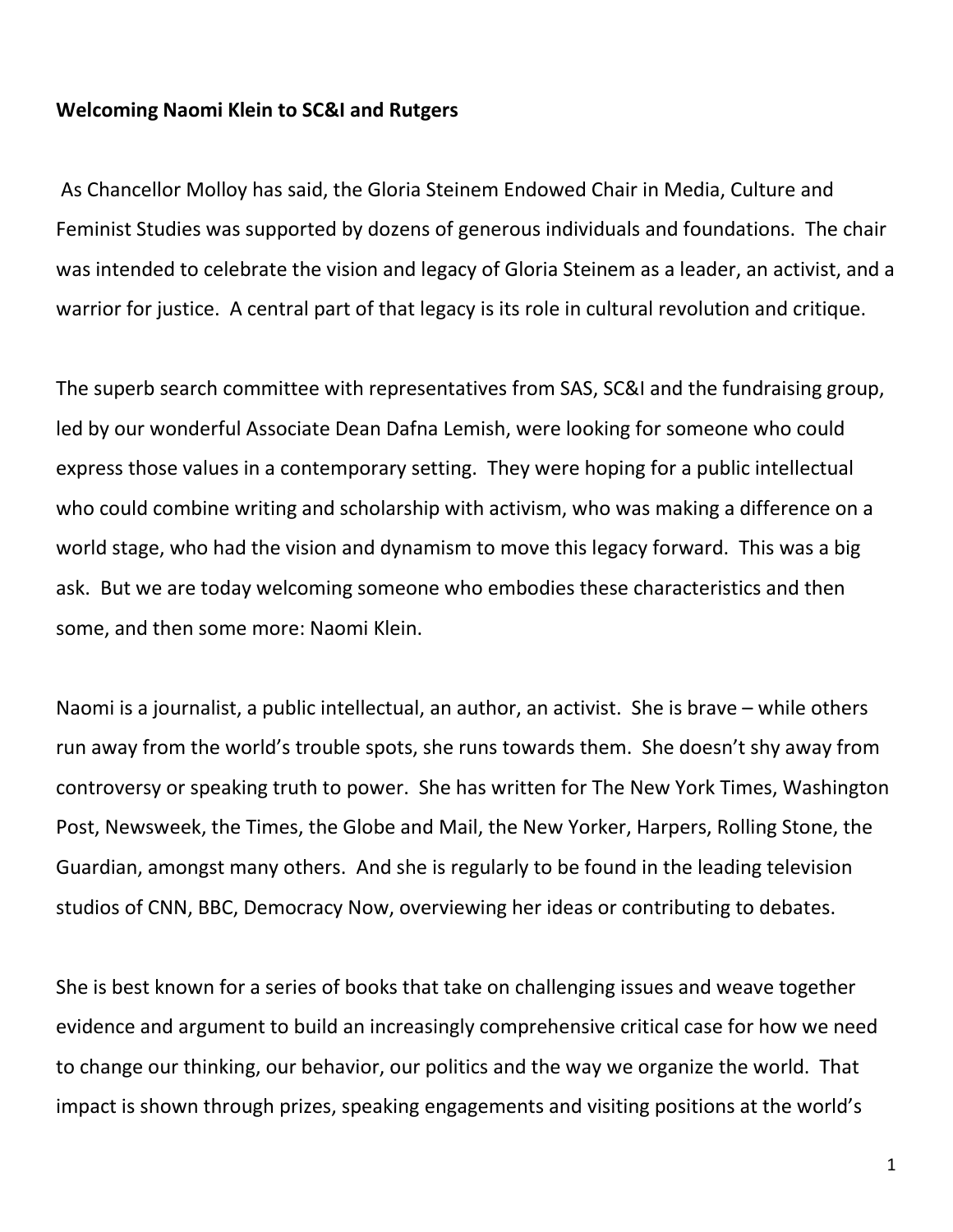leading universities, and her regular appearance high up in the lists of the world's top public intellectuals.

Many of you will have come to Naomi's work, as I did, through her first book **No Logo** that bought the problems of sweatshops, transnational corporations, branding, and cultural censorship to the fore. Scholars like me are happy if our book sells 5,000 copies. **No Logo** went on to sell more than a million copies. It helped shape the worldwide cultural conversation and a new vision of political action. It even has a trendy North London beer named after it!

**The Shock Doctrine** developed the argument that when war, disasters or financial crises strike they become opportunities for companies and corporations to step in and further their economic control while scrutiny is lax and populations are desperate. Think of Halliburton and the \$40billion of US contracts it received after the Iraq war. Naomi's most recent book – **The Battle for Paradise** – is a case study in this malign process operating after Hurricane Maria's devastation of Puerto Rico. She is in the midst of a debate to capture the narrative that is still raging.

Naomi Klein's thinking is focused squarely on the acute challenges of the present. Her book on climate change – **This Changes Everything** – highlights the way serious action on climate change has been blocked by politicians and business interests. Her passion for that topic and for linking it broader political questions is extraordinary.

Last year's **No is Not Enough** is her searing critique of a president who is a climate change denier, an enabler or polluters and exploiters, the purveyor of malign, exploitative and asymmetric gender relations. Now she is here living the USA's troubled conversation with itself from within Rutgers.